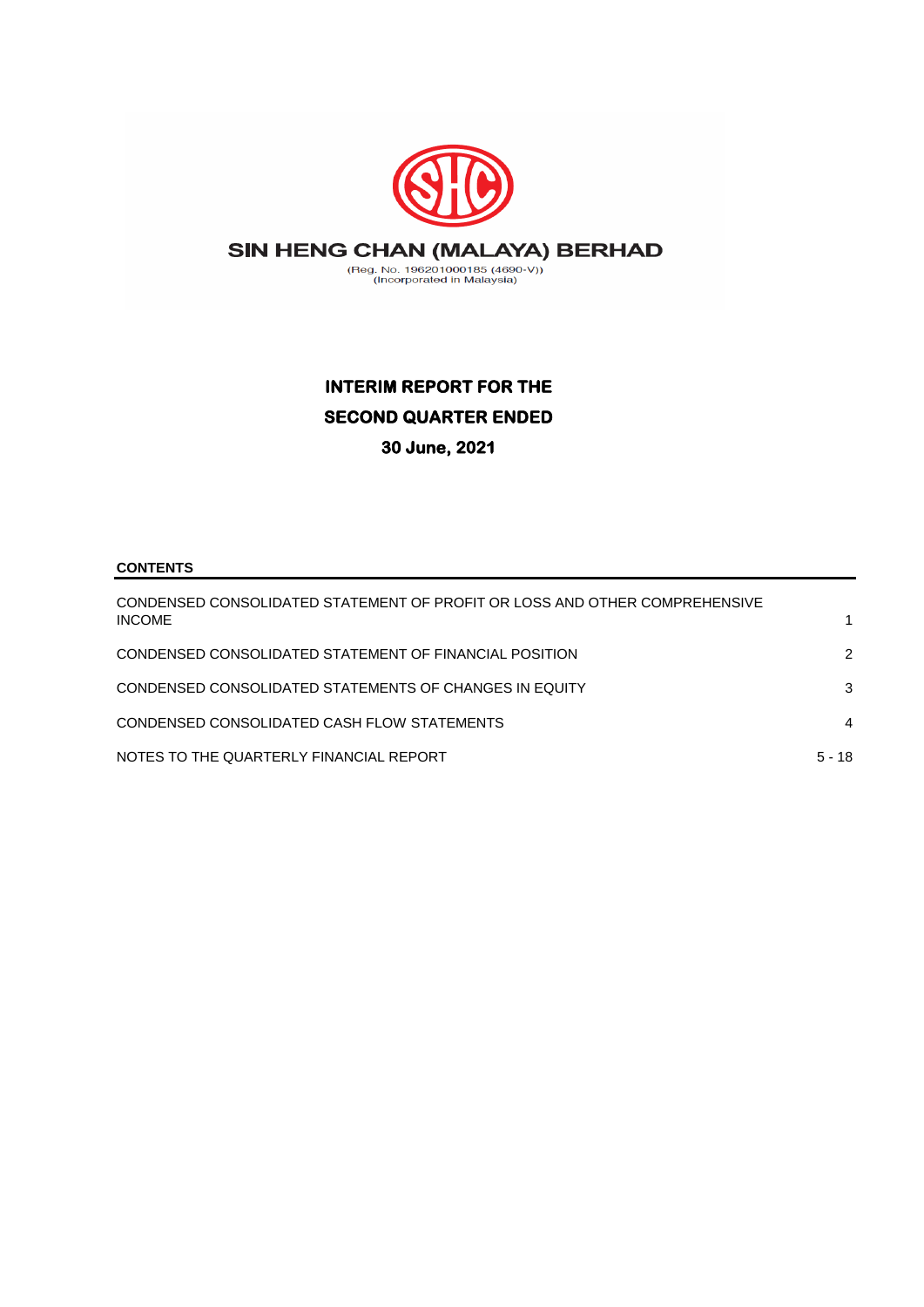#### **CONDENSED CONSOLIDATED STATEMENT OF PROFIT OR LOSS AND OTHER COMPREHENSIVE INCOME FOR THE SECOND QUARTER ENDED 30 JUNE 2021**

(The figures have not been audited)

|                                                                   | <b>INDIVIDUAL QUARTER</b>                       |                                                   | <b>CUMULATIVE QUARTER</b>                   |                          |  |
|-------------------------------------------------------------------|-------------------------------------------------|---------------------------------------------------|---------------------------------------------|--------------------------|--|
|                                                                   | <b>CURRENT</b><br><b>YEAR</b><br><b>QUARTER</b> | <b>PRECEDING</b><br><b>YEAR</b><br><b>QUARTER</b> | <b>CURRENT</b><br>YEAR TO DATE YEAR TO DATE | <b>PRECEDING</b>         |  |
|                                                                   | 30 JUN 2021                                     | 30 JUN 2020                                       | 30 JUN 2021                                 | 30 JUN 2020              |  |
|                                                                   | <b>RM'000</b>                                   | <b>RM'000</b>                                     | <b>RM'000</b>                               | <b>RM'000</b>            |  |
| Revenue                                                           | 12,661                                          | 7,577                                             | 23,756                                      | 17,062                   |  |
| <b>Cost of Sales</b>                                              | (7,001)                                         | (6,032)                                           | (13, 795)                                   | (12, 689)                |  |
| <b>Gross profit</b>                                               | 5,660                                           | 1,545                                             | 9,961                                       | 4,373                    |  |
| Other income                                                      | 99,573                                          | 1,045                                             | 100,502                                     | 2,078                    |  |
| Distribution cost                                                 | (395)                                           | (366)                                             | (666)                                       | (742)                    |  |
| General and administrative expenses                               | (1,521)                                         | (955)                                             | (2,837)                                     | (1,949)                  |  |
| Other operating expenses                                          | (3,587)                                         | (354)                                             | (4,019)                                     | (693)                    |  |
|                                                                   | 99,730                                          | 915                                               | 102,941                                     | 3,067                    |  |
| Finance cost                                                      | (2,013)                                         | (1, 212)                                          | (3,593)                                     | (2, 352)                 |  |
| Share of profit of associates                                     | 1,506                                           | $\overline{\phantom{a}}$                          | 1,506                                       | $\overline{\phantom{m}}$ |  |
| Profit / (Loss) before tax                                        | 99,223                                          | (297)                                             | 100,854                                     | 715                      |  |
| Tax credit                                                        | 76                                              | 331                                               | 152                                         | 407                      |  |
| <b>Profit from operations</b>                                     | 99,299                                          | 34                                                | 101,006                                     | 1,122                    |  |
| Other comprehensive loss                                          |                                                 |                                                   |                                             |                          |  |
| Items that will be reclassified subsequently to profit or loss :- |                                                 |                                                   |                                             |                          |  |
| Net change in fair value:<br>- cash flow hedges loss              | (129)                                           |                                                   | (129)                                       |                          |  |
| Other comprehensive loss for the period                           | (129)                                           | $\blacksquare$                                    | (129)                                       | ÷,                       |  |
|                                                                   |                                                 |                                                   |                                             |                          |  |
| Total comprehensive income for the period                         | 99,170                                          | 34                                                | 100,877                                     | 1,122                    |  |
| Profit attributable to:                                           |                                                 |                                                   |                                             |                          |  |
| Equity holders of the company                                     | 99,299                                          | 34                                                | 101,006                                     | 1,122                    |  |
| Total comprehensive income attributable to:                       |                                                 |                                                   |                                             |                          |  |
| Equity holders of the company                                     | 99,170                                          | 34                                                | 100,877                                     | 1,122                    |  |
| Earnings per ordinary share                                       |                                                 |                                                   |                                             |                          |  |
| Basic (sen)                                                       | 49.76                                           | 0.03                                              | 60.88                                       | 0.85                     |  |
| Diluted (sen)                                                     | 36.32                                           | 0.03                                              | 49.75                                       | 0.85                     |  |
|                                                                   |                                                 |                                                   |                                             |                          |  |

*(The Condensed Consolidated Statement of Comprehensive Income should be read in conjunction with the audited financial statements of the Group for the financial year ended 31 December 2020 and the accompanying explanatory notes attached to this report)*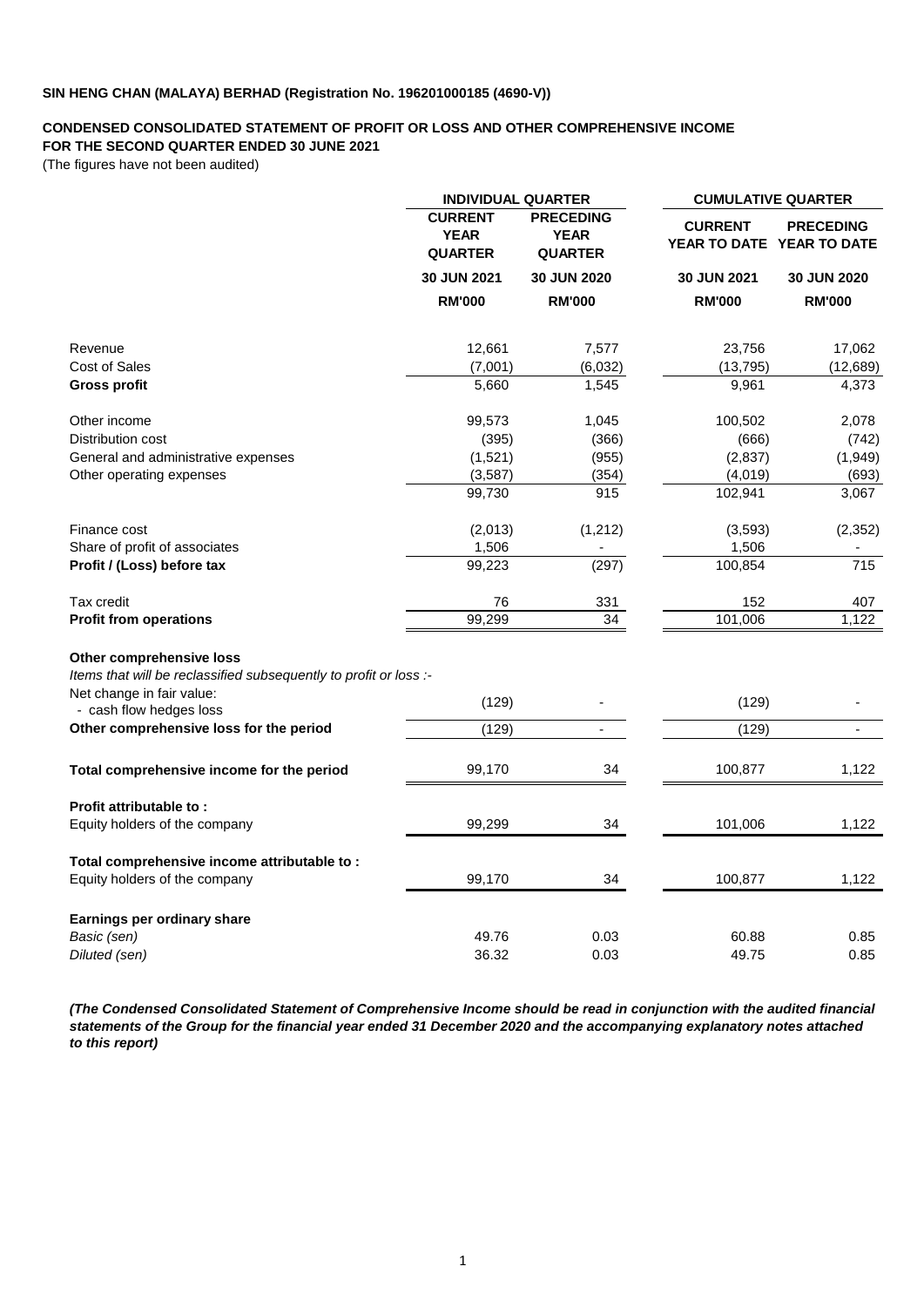## **CONDENSED CONSOLIDATED STATEMENT OF FINANCIAL POSITION**

## **AS AT 30 JUNE 2021**

(The figures have not been audited)

|                                                      | <b>AS AT</b><br>30 JUN 2021<br><b>RM'000</b> | <b>AS AT</b><br>31 DEC 2020<br><b>RM'000</b> |
|------------------------------------------------------|----------------------------------------------|----------------------------------------------|
| <b>ASSETS</b>                                        |                                              |                                              |
| <b>Non-Current Assets</b>                            |                                              |                                              |
| Property, Plant and Equipment                        | 79,927                                       | 77,384                                       |
| <b>Investment Properties</b>                         | 361                                          | 365                                          |
| <b>Concession Financial Assets</b>                   | 50,270                                       | 50,270                                       |
| Prepaid Lease Rental                                 | 16,640                                       | 16,875                                       |
| Intangible Assets<br><b>Investment in Associates</b> | 23,143                                       | 23,443                                       |
|                                                      | 241,635<br>411,976                           | 168,337                                      |
| <b>Current Assets</b>                                |                                              |                                              |
| Inventories                                          | 1,433                                        | 1,572                                        |
| <b>Concession Financial Assets</b>                   | 963                                          | 1,927                                        |
| <b>Trade Receivables</b>                             | 4,416                                        | 4,835                                        |
| Other Receivables, Deposits and Prepayments          | 2,479                                        | 3,757                                        |
| <b>Biological Assets</b>                             | 907                                          | 907                                          |
| Fixed Deposits, Cash and Cash Balances               | 21,722                                       | 21,856                                       |
|                                                      | 31,920                                       | 34,854                                       |
| <b>TOTAL ASSETS</b>                                  | 443,896                                      | 203,191                                      |
| <b>EQUITY &amp; LIABILITIES</b>                      |                                              |                                              |
| <b>Share Capital</b>                                 | 160,292                                      | 123,992                                      |
| Irredeemable Convertible Preference Shares           | 39,600                                       |                                              |
| Reserves                                             | 62,543                                       | (38, 334)                                    |
| Equity Attributable To Equity Holders Of The Company | 262,435                                      | 85,658                                       |
| <b>Non-Current Liabilities</b>                       |                                              |                                              |
| <b>Borrowings</b>                                    | 153,551                                      | 91,551                                       |
| Lease Liabilities                                    | 2,758                                        | 1,248                                        |
| Other Payables                                       | 6                                            | 6                                            |
| Deferred Tax Liability                               | 7,079                                        | 7,231                                        |
|                                                      | 163,394                                      | 100,036                                      |
| <b>Current Liabilities</b>                           |                                              |                                              |
| <b>Trade Payables</b>                                | 3,388                                        | 3,113                                        |
| Other Payables and Accruals                          | 8,567                                        | 9,414                                        |
| <b>Derivative Liabilities</b>                        | 129                                          |                                              |
| <b>Borrowings</b>                                    | 5,595                                        | 4,464                                        |
| Lease Liabilities                                    | 370                                          | 481                                          |
| <b>Tax liabilities</b>                               | 18                                           | 25                                           |
|                                                      | 18,067                                       | 17,497                                       |
| <b>TOTAL EQUITY AND LIABILITIES</b>                  | 443,896                                      | 203,191                                      |
| Net assets per share (RM)                            | 1.09                                         | 0.65                                         |
| Number of ordinary shares ('000)                     | 241,867                                      | 131,867                                      |
|                                                      |                                              |                                              |

*(The Condensed Consolidated Statement of Financial Position should be read in conjunction with the audited financial statements of the Group for the financial year ended 31 December 2020 and the accompanying explanatory notes attached to this report)*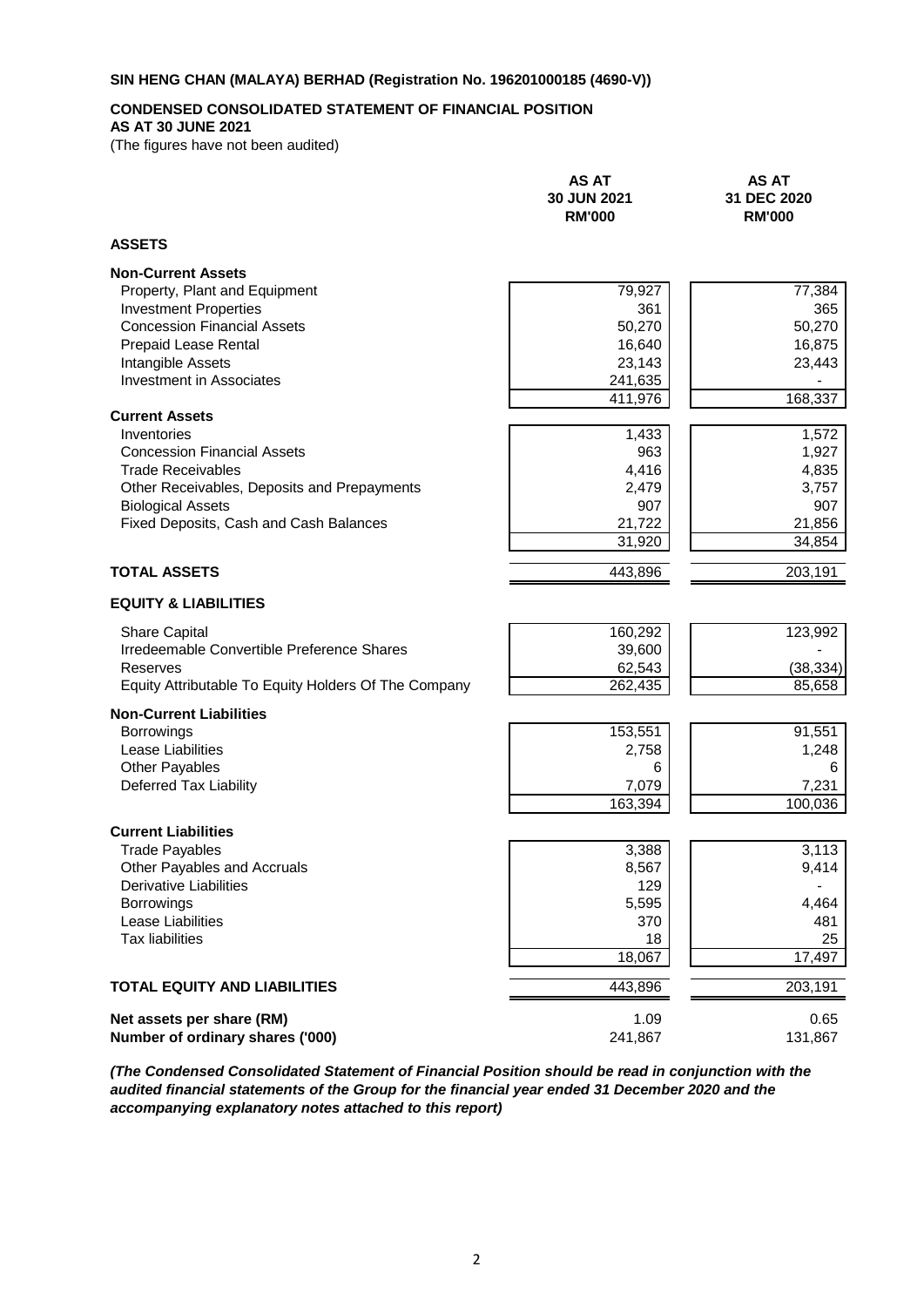## **CONDENSED CONSOLIDATED STATEMENTS OF CHANGES IN EQUITY FOR THE SECOND QUARTER ENDED 30 JUNE 2021**

(The figures have not been audited)

|                                                        | Attributable to equity holders of the Company --------------------------------><br>------------------------------------- |                                          |                                  |                                  |                        |  |
|--------------------------------------------------------|--------------------------------------------------------------------------------------------------------------------------|------------------------------------------|----------------------------------|----------------------------------|------------------------|--|
|                                                        | <----------------------------- Non-distributable ------------------------->                                              |                                          |                                  | <-- Distributable -->            |                        |  |
|                                                        | Ordinary                                                                                                                 | <b>Irredeemable Convertible</b>          | <b>Hedging</b>                   | <b>Accumulated</b>               |                        |  |
|                                                        | Share<br><b>RM'000</b>                                                                                                   | <b>Preference Share</b><br><b>RM'000</b> | <b>Reserves</b><br><b>RM'000</b> | Profit / (Loss)<br><b>RM'000</b> | Total<br><b>RM'000</b> |  |
| 6 months quarter ended 30 June 2021                    |                                                                                                                          |                                          |                                  |                                  |                        |  |
| At 1 January 2021                                      | 123,992                                                                                                                  |                                          |                                  | (38, 334)                        | 85,658                 |  |
| Net profit for the financial period                    | ۰                                                                                                                        |                                          |                                  | 101,006                          | 101,006                |  |
| Issuance of ordinary shares                            | 36,300                                                                                                                   |                                          |                                  |                                  | 36,300                 |  |
| Issuance of irredeemable convertible preference shares | $\overline{\phantom{a}}$                                                                                                 | 39,600                                   |                                  |                                  | 39,600                 |  |
| Other comprehensive loss                               | ۰                                                                                                                        |                                          | (129)                            |                                  | (129)                  |  |
| At 30 June 2021                                        | 160,292                                                                                                                  | 39,600                                   | (129)                            | 62,672                           | 262,435                |  |
| 6 months quarter ended 30 June 2020                    |                                                                                                                          |                                          |                                  |                                  |                        |  |
| At 1 January 2020                                      | 123,992                                                                                                                  |                                          |                                  | (42, 545)                        | 81,447                 |  |
| Net profit for the financial period                    | $\overline{\phantom{a}}$                                                                                                 |                                          |                                  | 1,122                            | 1,122                  |  |
| At 30 June 2020                                        | 123,992                                                                                                                  |                                          |                                  | (41, 423)                        | 82,569                 |  |

*(The Condensed Consolidated Statement of Changes in Equity should be read in conjunction with the audited financial statements of the Group for the financial year ended 31 December 2020 and the accompanying explanatory notes attached to this report)*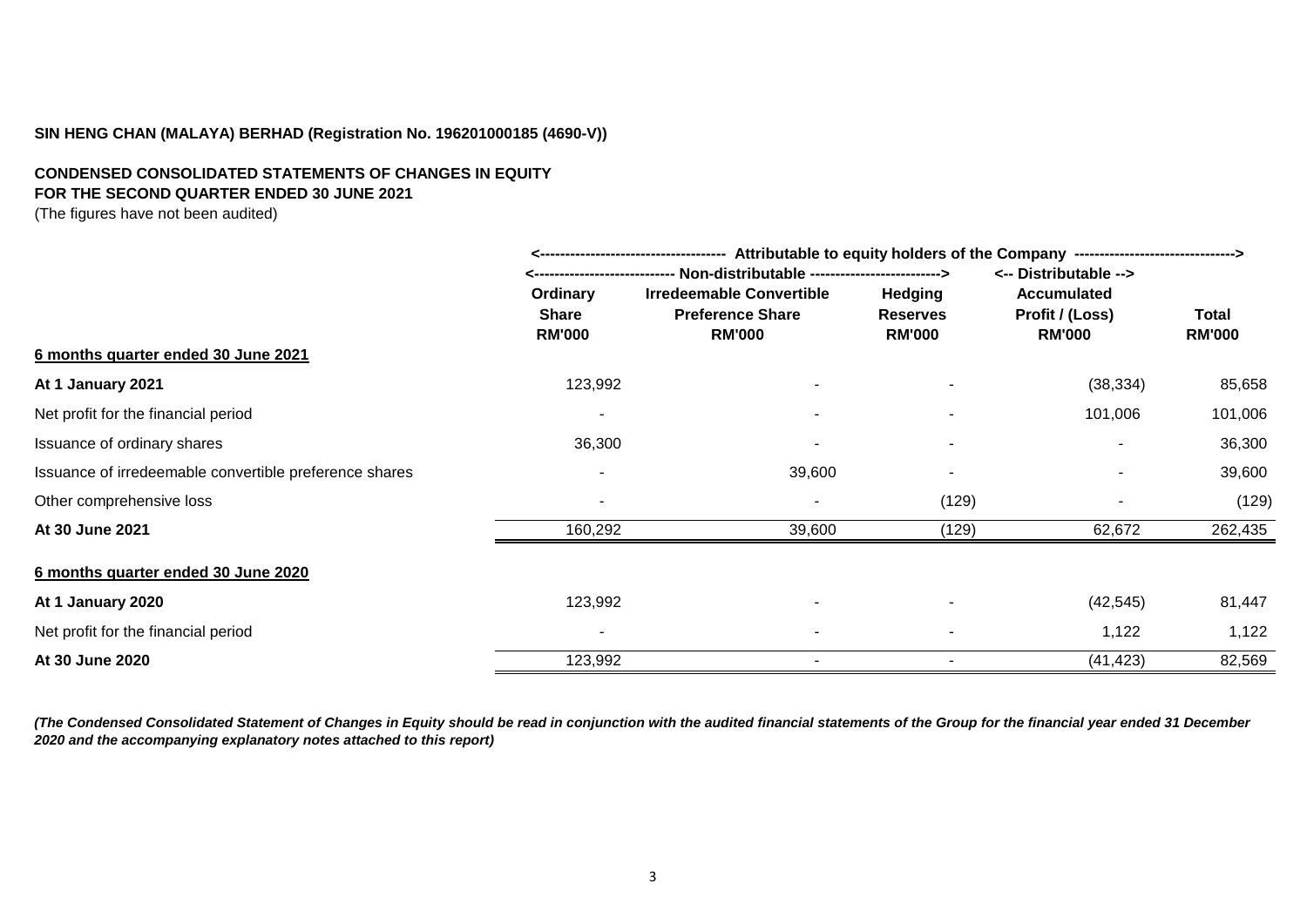#### **CONDENSED CONSOLIDATED CASH FLOW STATEMENTS FOR THE SECOND QUARTER ENDED 30 JUNE 2021**

(The figures have not been audited)

|                                                                     | <b>6 MONTHS</b><br><b>PERIOD ENDED</b><br>30 JUN 2021<br><b>RM'000</b> | <b>6 MONTHS</b><br><b>PERIOD ENDED</b><br>30 JUN 2020<br><b>RM'000</b> |
|---------------------------------------------------------------------|------------------------------------------------------------------------|------------------------------------------------------------------------|
| Profit before tax                                                   | 100,854                                                                | 715                                                                    |
| Adjustment for:                                                     |                                                                        |                                                                        |
| Amortisation of prepaid lease and intangible assets                 | 539                                                                    | 539                                                                    |
| Depreciation of property, plant & equipment                         | 2,828                                                                  | 2,469                                                                  |
| Share of result in associate company                                | (1,506)                                                                |                                                                        |
| Finance costs                                                       | 3,593                                                                  | 2,366                                                                  |
| Negative goodwill<br>Finance income from concession financial asset | (98, 620)<br>(1,636)                                                   | (1,693)                                                                |
| Interest income                                                     | (177)                                                                  | (144)                                                                  |
| Operating Profit before working capital changes                     | 5,875                                                                  | 4,252                                                                  |
| Decrease in concession financial assets                             | 2,599                                                                  | 2,599                                                                  |
| Decrease in inventories                                             | 139                                                                    | 297                                                                    |
| Decrease / (Increase) in trade and other receivables                | 1,698                                                                  | (2,711)                                                                |
| Increase / (Decrease) in trade and other payables                   | 1,619                                                                  | (876)                                                                  |
| Cash from operations                                                | 11,930                                                                 | 3,561                                                                  |
| Interest paid                                                       | (81)                                                                   | (22)                                                                   |
| Tax received                                                        |                                                                        | 255                                                                    |
| Tax paid                                                            | (7)                                                                    | (1)                                                                    |
| Net cash from operating activities                                  | 11,842                                                                 | 3,793                                                                  |
| Cash flows from/(used in) investing activities                      |                                                                        |                                                                        |
| Dividend received from associates company                           | 2,200                                                                  |                                                                        |
| Acquisition of subsidiary                                           | (70,000)                                                               |                                                                        |
| Purchase of property, plant and equipment<br>Interest received      | (5,371)<br>177                                                         | (1,738)<br>144                                                         |
| Net (cash used) in investing activities                             | (72, 994)                                                              | (1, 594)                                                               |
| Cash flows from/(used in) financing activities                      |                                                                        |                                                                        |
| Proceeds from long term borrowings                                  | 62,000                                                                 |                                                                        |
| Repayment of term loan                                              | (1,939)                                                                | (2, 405)                                                               |
| Proceed/(Repayment) of hire-purchase - net                          | 1,399                                                                  | 305                                                                    |
| Interest paid                                                       | (3,050)                                                                | (2, 344)                                                               |
| Net cash from/(used in) financing activities                        | 58,410                                                                 | (4, 444)                                                               |
| <b>NET CHANGE IN CASH AND CASH EQUIVALENTS</b>                      | (2,742)                                                                | (2, 245)                                                               |
| <b>CASH AND CASH EQUIVALENTS AT BEGINNING OF YEAR</b>               | 21,782                                                                 | (8,676)                                                                |
| CASH AND CASH EQUIVALENTS AT END OF THE PERIOD/YEAR                 | 19,040                                                                 | (10, 921)                                                              |
| Cash and Cash Equivalents at end of period consist of:-             |                                                                        |                                                                        |
| Deposits with licensed banks                                        | 19,131                                                                 | 12,070                                                                 |
| Cash and bank balances                                              | 2,591                                                                  | 499                                                                    |
| Less : Bank Overdrafts                                              | (2,682)                                                                | (23, 490)                                                              |
|                                                                     | 19,040                                                                 | (10, 921)                                                              |
| Less: Deposits pledged as security                                  | (2,000)<br>17,040                                                      | (10, 921)                                                              |
|                                                                     |                                                                        |                                                                        |

*(The Condensed Consolidated Cash Flow Statement should be read in conjunction with the audited financial statements of the Group for the financial year ended 31 December 2020 and the accompanying explanatory notes attached to this report)*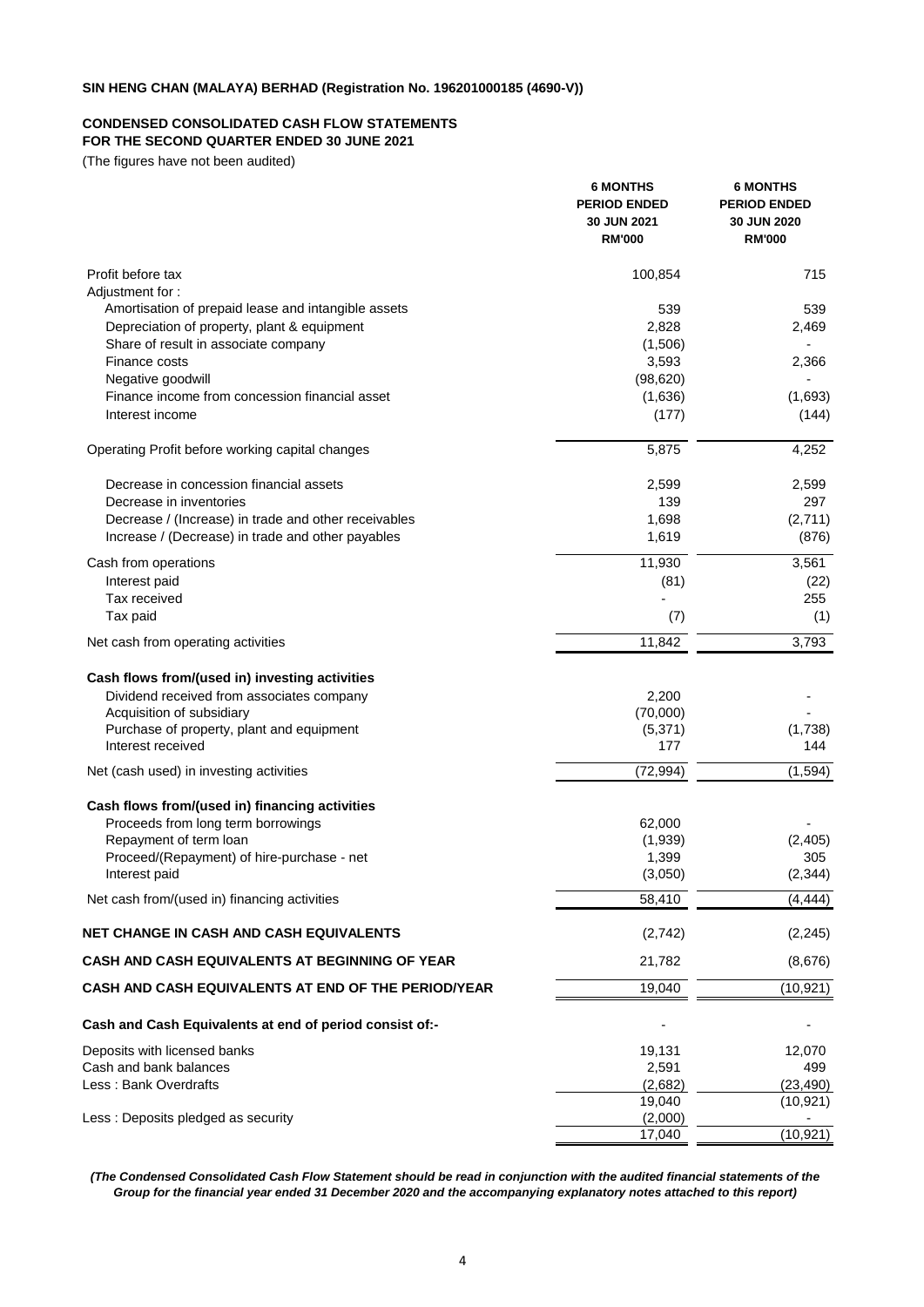## **INTERIM REPORT FOR THE SECOND QUARTER ENDED 30 JUNE 2021**

## **PART A : EXPLANATORY NOTES PURSUANT TO MFRS 134**

## **A1 Basis of preparation**

The interim financial statements are unaudited and have been prepared in accordance with the requirements of Malaysian Financial Reporting Standard ("MFRS") 134: Interim Financial Reporting and paragraph 9.22 of the Main Market Listing Requirements of Bursa Malaysia Securities Berhad.

The financial statements should be read in conjunction with the audited financial statements of the Group for the financial year ended 31 December 2020. These explanatory notes attached to the interim financial statements provide an explanation of events and transactions that are significant to an understanding of the changes in the financial position and performance of the Group since the financial year ended 31 December 2020.

The accounting policies and methods of computation used in the preparation of the interim financial statements are consistent with those used in the preparation of the last audited financial statements for the financial year ended 31 December 2020.

In conjunction with the planned convergence of Financial Reporting Standards ("FRS") with International Financial Reporting Standard as issued by the International Accounting Standards Board, the MASB issued a new approved accounting standard framework, the MFRSs, for application in the annual periods beginning on or after 1st January 2012.

The MFRS Framework is a mandatory for adoption by all Entities Other Than Private Entities, with the exception of entities subject to the application of MFRS 141 Agriculture and/or IC Int 15 Agreement for the Construction of Real Estate ("Transitioning Entities"). The Group falls within the definition of Transitioning Entities and the financial statements for the annual period beginning on 1 January 2017 will be prepared in accordance with the MFRS and International Financial Reporting Standards.

The significant accounting policies and methods of computation adopted are consistent with those of the most recent audited financial statements for the year ended 31 December 2020 except for the adoption of new and amended FRSs, IC Interpretations and new MFRSs which are relevant to its operations and effective for the financial periods beginning on or after 1 January 2021. The standards and amendments that have been issued and effectively beginning on or after 1 January 2021 are as follows:

## a) **Standards, amendments to published standards and interpretations that are effective and adopted during the financial year**

- Amendments to MFRS 9, MFRS 139, and MFRS 7 "Interest Rate Benchmark Reform – Phase 2"
- Amendments to MFRS 16 "Interest Rate Benchmark Reform Phase 2"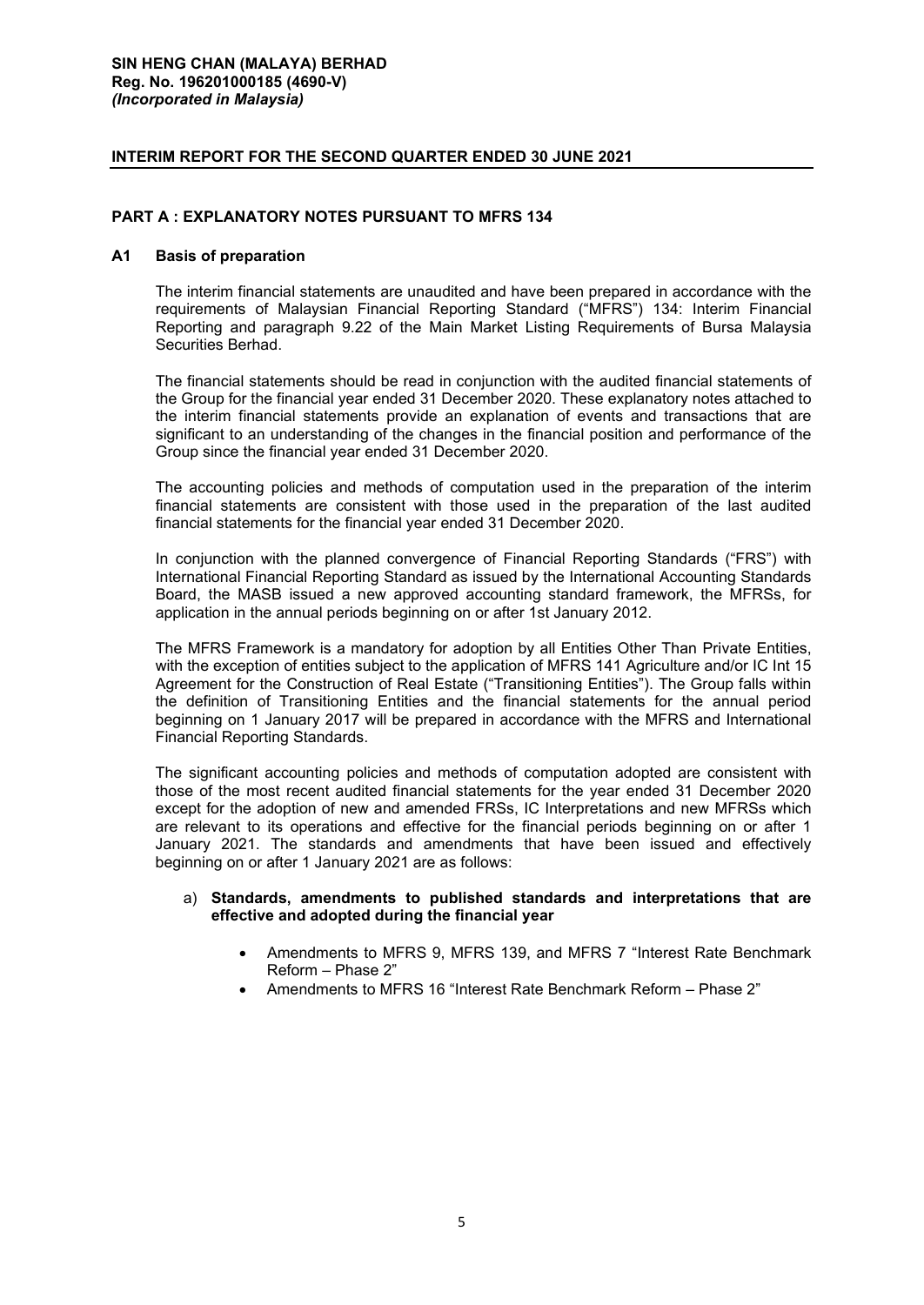## **A1 Basis of preparation (Cont'd)**

#### b) **Standards and amendments that have been issued but not yet effective**

Effective for financial year beginning on or after 1 January 2022

- Amendments to MFRS 3, ''Reference to Conceptual Framework"
- Amendments to MFRS 116, ''Proceeds Before Intended Use"
- Amendments to MFRS 137, ''Onerous Contracts Cost of Fulfilling a Contract"
- Amendments to MFRS 9, "Fees in the 10% Test for Derecognition of Financial Liabilities"

Effective for financial year beginning on or after 1 January 2023

• Amendments to MFRS 101, ''Classification of Liabilities as Current or Non-Current"

The above procurements are either not relevant or do not have any impact on the financial statements of the Company.

## **A2 Auditors' Report on Preceding Annual Financial Statements**

There was no qualification in the audit report of the preceding annual financial statements.

## **A3 Seasonal or cyclical factors of the Group's operations**

The prices for the Group's plantation products are not within the control of the Group but are determined by the price of Crude Palm Oil (CPO), which in turn depends on several factors including the global supply and demand of competing vegetable oils, crude oil prices, and general global economic growth conditions.

Crop production is seasonal. Based on statistics, the Group's production of Fresh Fruit Bunches (FFB) gradually increases in the second quarter and reaches its peak during the third and fourth quarters. This pattern can be affected by rainfall in the Group's estates and severe global weather conditions such as El-Nino and La Nina.

The profits for this segment of the Group are primarily determined by the price of FFB and the volume of production from the Group's estates.

The Group's other businesses in energy and facilities management are not affected by seasonal or cyclical factors.

## **A4 Unusual items**

Save as disclosed in Section B10(ii) below, there were no items affecting assets, liabilities, equity, net income, or cash flows that are unusual because of their nature, size, or incidence in the current quarter.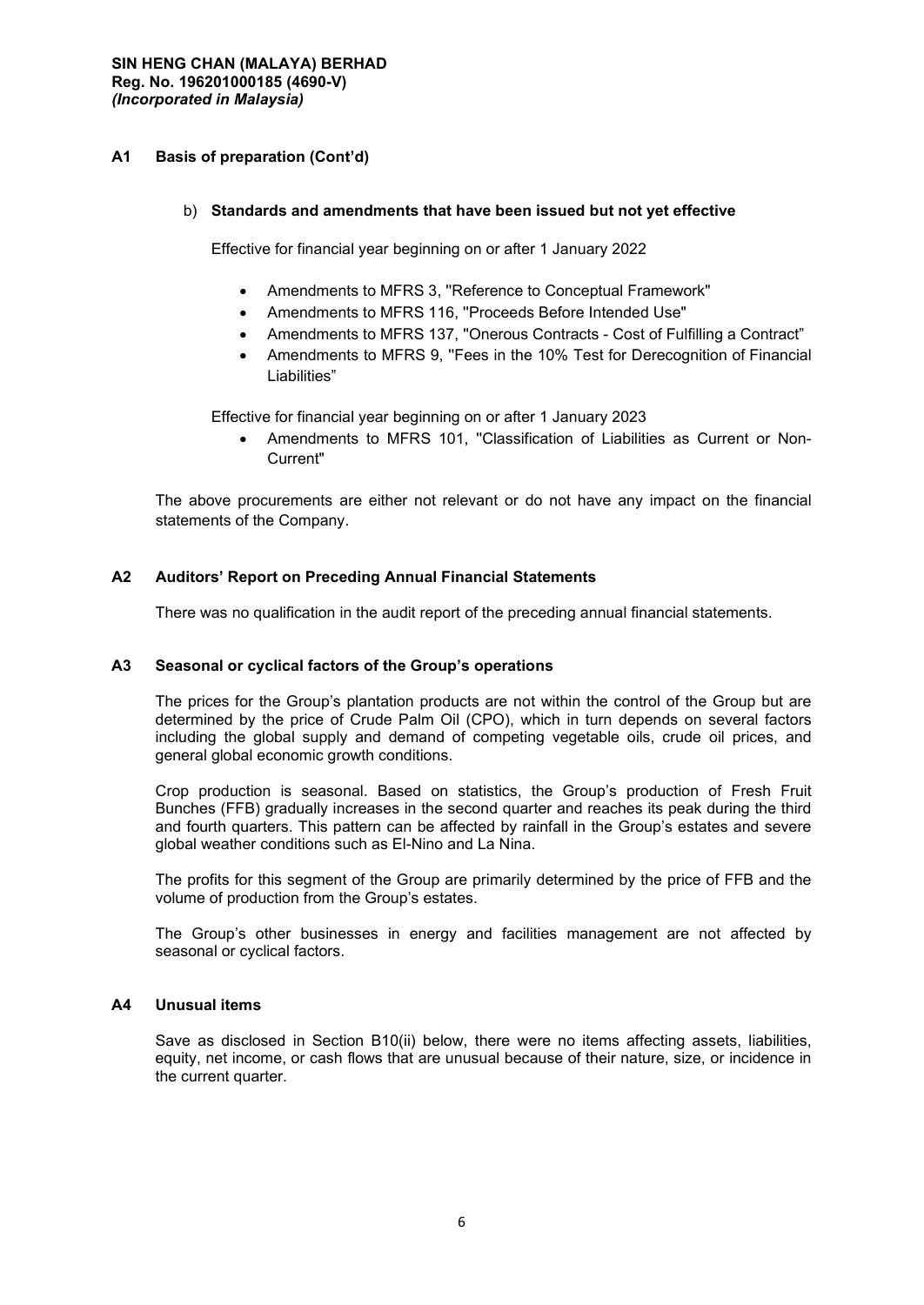#### **A5 Changes in estimates**

There were no changes in estimates of amounts reported in prior interim periods or changes in estimates of amounts reported in prior financial years, which have a material effect in the current quarter.

#### **A6 Debt and Equity Securities**

Save as disclosed in Section B10(i) and (ii) below, there were no issuances, cancellations, repurchases, resale and repayments of debt and equity securities for the current quarter.

## **A7 Dividend**

There was no dividend paid, declared or proposed in the current quarter.

#### **A8 Segmental analysis**

The Group is organised into the following operating divisions:

- (i) Oil Palm Plantations
- (ii) Energy and Facilities Management
- (iii) Investment Holding
- (iv) Others

# **The Segmental Information for the period ended 30 June 2021 :**

|                                    | <b>Oil Palm</b><br><b>Plantations</b> | Energy &<br><b>Facilities</b><br><b>Management</b> | Investment<br><b>Holding</b> | <b>Others</b> | <b>Elimination</b> | Group<br><b>Total</b> |
|------------------------------------|---------------------------------------|----------------------------------------------------|------------------------------|---------------|--------------------|-----------------------|
|                                    | <b>RM'000</b>                         | <b>RM'000</b>                                      | <b>RM'000</b>                | <b>RM'000</b> | <b>RM'000</b>      | <b>RM'000</b>         |
| Revenue                            | 17,500                                | 6,256                                              |                              |               |                    | 23,756                |
| <b>Segment results</b>             |                                       |                                                    |                              |               |                    |                       |
| Profit / (loss) from<br>operations | 5,794                                 | 3,704                                              | (3, 513)                     | (13)          | 96,969             | 102,941               |
| Finance cost                       | (1, 120)                              | (3,029)                                            | (461)                        |               | 1,017              | (3,593)               |
| Share profit of<br>associates      |                                       | 1,506                                              |                              |               |                    | 1,506                 |
| Profit / (Loss)<br>before tax      | 4,674                                 | 2,181                                              | (3, 974)                     | (13)          | 97,986             | 100,854               |
| Tax credit /<br>(expenses)         |                                       |                                                    |                              |               | 152                | 152                   |
| Profit / (Loss) for<br>the period  | 4,674                                 | 2,181                                              | (3,974)                      | (13)          | 98,138             | 101,006               |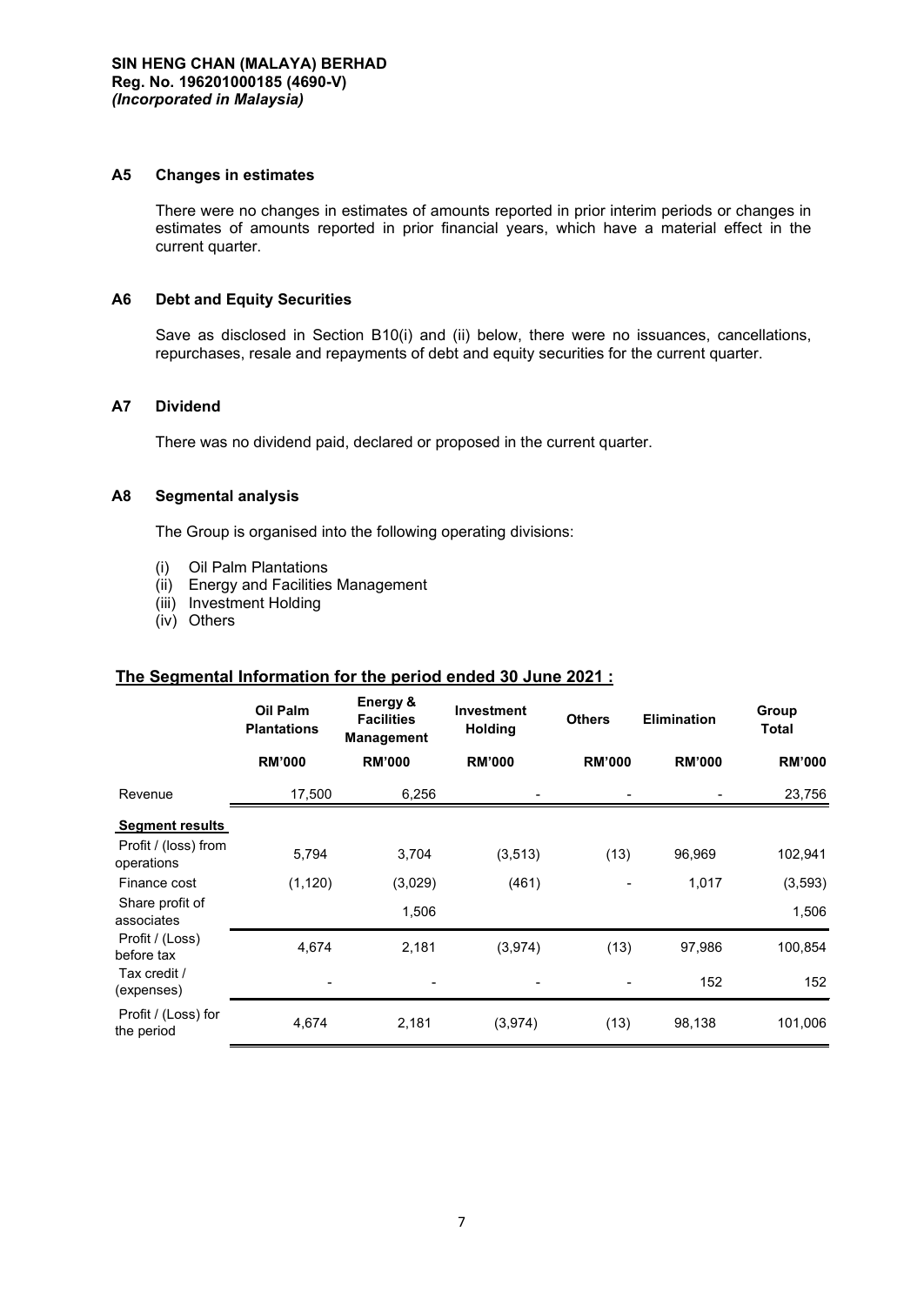## **A9 Valuations of property, plant and equipment**

There were no amendments in the valuations of property, plant and equipment during the financial period. The valuations have been brought forward without adjustment from the audited financial statements for the year ended 31 December 2020.

## **A10 Material events subsequent to the end of the interim period**

Save as disclosed in Section B10(i) below, there were no material events subsequent to 30 June 2021 and up to the date of the issuance of this quarterly report that have not been reflected in this quarterly report.

## **A11 Changes in the Composition of the Group**

Save as disclosed in Section B10(ii) below. there were no changes in the composition of the Group arising from business combinations, acquisition or disposal of subsidiary companies and long-term investments, restructurings and discontinued operations for the current quarter.

## **A12 Contingent liabilities and Contingent Assets**

There were no contingent liabilities or contingent assets as at 30 June 2021.

## **A13 Capital Commitments**

There are no capital commitments approved or contracted as at 30 June 2021.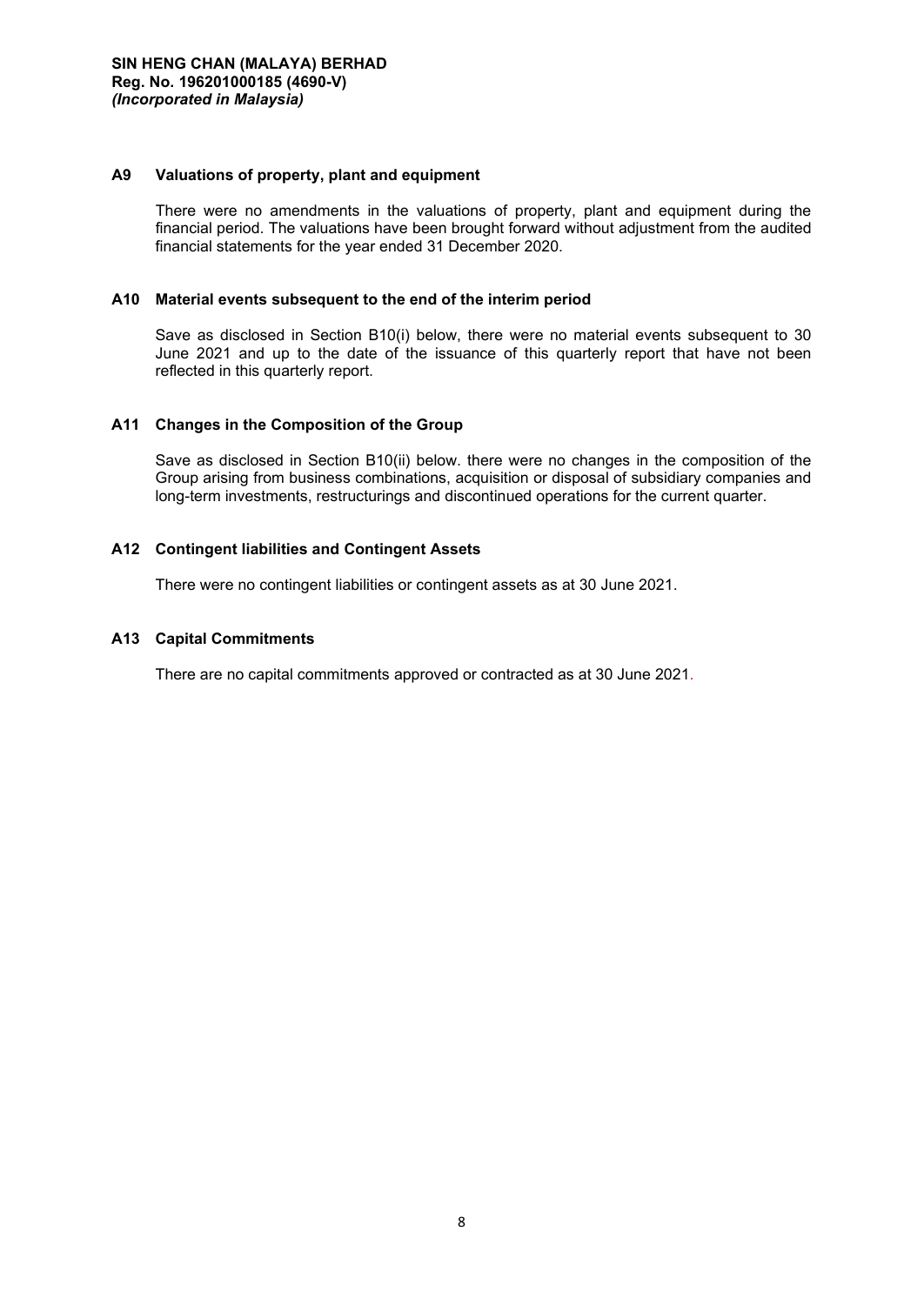## **SIN HENG CHAN (MALAYA) BERHAD Reg. No. 196201000185 (4690-V)** *(Incorporated in Malaysia)*

## **PART B : ADDITIONAL INFORMATION REQUIRED BY THE BURSA MALAYSIA SECURITIES BERHAD'S LISTING REQUIREMENTS**

## **B1 Review of Performance**

|                                          | <b>Individual Quarter</b>      |                                                   |            | <b>Cumulative Quarter</b>      |                                                   |            |  |
|------------------------------------------|--------------------------------|---------------------------------------------------|------------|--------------------------------|---------------------------------------------------|------------|--|
|                                          | <b>Current Year</b><br>Quarter | <b>Preceding Year</b><br>Corresponding<br>Quarter |            | <b>Current Year</b><br>Quarter | <b>Preceding Year</b><br>Corresponding<br>Quarter |            |  |
|                                          | 30 Jun 2021                    | 30 Jun 2020                                       | Change     | 30 Jun 2021                    | 30 Jun 2020                                       | Change     |  |
| <b>Revenue</b>                           | <b>RM '000</b>                 | <b>RM '000</b>                                    | %          | <b>RM '000</b>                 | <b>RM '000</b>                                    | %          |  |
| Oil Palm Plantations                     | 9,508                          | 4,683                                             | 103.0%     | 17,500                         | 10,888                                            | 60.7%      |  |
| <b>Energy and Facility</b><br>Management | 3,153                          | 2,894                                             | 8.9%       | 6,256                          | 6,174                                             | 1.3%       |  |
| <b>Total Revenue</b>                     | 12,661                         | 7,577                                             | 67.1%      | 23,756                         | 17,062                                            | 39.2%      |  |
|                                          |                                |                                                   |            |                                |                                                   |            |  |
| <b>Segment results</b>                   |                                |                                                   |            |                                |                                                   |            |  |
| Oil Palm Plantations                     | 2,814                          | (1,022)                                           | 375.3%     | 4,674                          | (721)                                             | 748.3%     |  |
| <b>Energy and Facility</b><br>Management | 1.790                          | 956                                               | 87.2%      | 2,181                          | 1.874                                             | 16.4%      |  |
| <b>Investment Holding</b>                | (3,678)                        | 101                                               | $-3741.6%$ | (3,974)                        | 215                                               | $-1948.4%$ |  |
| <b>Others</b>                            | (6)                            | (12)                                              | 50.0%      | (13)                           | (17)                                              | 23.5%      |  |
| Eliminations                             | 98,303                         | (320)                                             | 30819.7%   | 97,986                         | (636)                                             | 15506.6%   |  |
| Profit / (Loss) Before                   |                                |                                                   |            |                                |                                                   |            |  |
| Tax                                      | 99,223                         | (297)                                             | 33508.4%   | 100,854                        | 715                                               | 14005.5%   |  |
|                                          |                                |                                                   |            |                                |                                                   |            |  |
| <b>Operational Statistics</b>            |                                |                                                   |            |                                |                                                   |            |  |
| <b>Production (MT)</b>                   | 11,093                         | 11,180                                            | $-0.8%$    | 21,163                         | 23,020                                            | $-8.1\%$   |  |
| Ave. CPO Price*                          | 4,213                          | 2,263                                             | 86.2%      | 4,066                          | 2,489                                             | 63.4%      |  |
| Ave. FFB Price                           | 858                            | 420                                               | 104.3%     | 825                            | 472                                               | 74.8%      |  |

\*Extracted from MPOB Peninsular Malaysia Average

## **(A) Performance of the current quarter against the preceding year corresponding quarter**

#### **Revenue**

The Group's total revenue for the current quarter ended 30 June 2021 was RM12.66 million, representing an increase of 67.1% when compared to the revenue of RM7.58 million in the preceding year corresponding quarter ended 30 June 2020. The increase in revenue was mainly contributed by the increase in revenue from the oil palm plantations segment.

## *Oil Palm Plantations*

For the current quarter under review, the Group's oil palm plantations segment recorded a total revenue of RM9.51 million, a 103.0% increase when compared to the preceding year corresponding quarter. This was mainly due to significant increases in the average prices of CPO and FFB, which increased by 86.2% and 104.3% respectively compared to the preceding year corresponding quarter.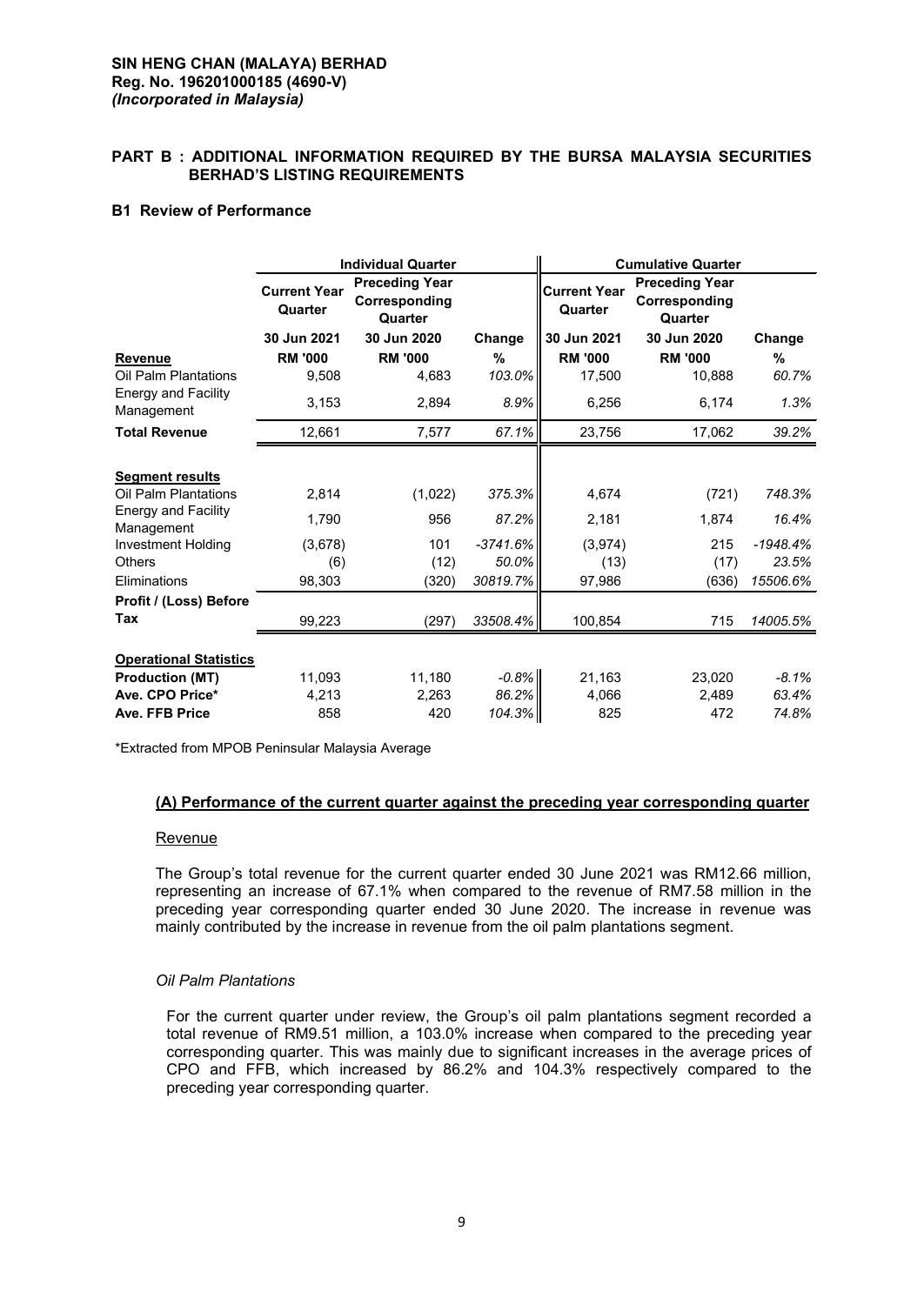## **B1 Review of Performance (continued)**

## **(A) Performance of the current quarter against the preceding year corresponding quarter (cont'd)**

## *Energy and Facilities Management*

For the current quarter under review, this segment contributed RM3.15 million to the Group's revenue, representing an increase of 8.9% as compared to RM2.89 million in the preceding year corresponding quarter. The higher revenue was due to a slight increase in consumption of chilled water from the Group's cooling system in Melaka compared to the low base consumption from the preceding year during the strict Movement Control Order in April 2020.

## Profit / (Loss) before tax

For the quarter ended June 2021, the Group recorded a profit before tax of RM99.22 million as compared to a loss before tax of RM0.30 million in the preceding year corresponding quarter ended 30 June 2020.

The large increase in the Group's profitability compared to the preceding year corresponding quarter was mainly due to the recognition of negative goodwill amounting to RM98.62 million arising from the acquisition of the entire equity interest in Tunas Selatan Pagoh Sdn Bhd, which was completed on 21 May 2021. At the same time, the Group incurred one-off expenses relating to the acquisition of RM1.27 million and costs related to the setting up of the Islamic Medium Term Note ("Sukuk Wakalah") Programme of RM1.53 million.

For the quarter ended June 2021, the oil palm plantation segment registered a profit of RM2.81 million compared to a loss of RM1.02 million in the corresponding period in 2020, which was mainly due to the significant increases in the average prices of CPO and FFB over the same period.

Profits from the energy and facility management segment increased by 87.2% to RM1.79 million. This was mainly due to the inclusion of the results of Tunas Selatan Pagoh Sdn Bhd from 21 May 2021 onwards post-completion of the acquisition.

## **(B) Performance of the current financial period to-date against preceding year corresponding financial period**

## **Revenue**

The Group's revenue for the cumulative quarter ended 30 June 2021 increased by 39.2% to RM23.76 million as compared to RM17.06 million in the preceding year corresponding quarter ended 30 June 2020. The increase in revenue was mainly contributed by the increase in revenue from the oil palm plantations segment.

## *Oil Palm Plantations*

For the financial period ended 30 June 2021, revenue of the segment has increased by 60.7% to RM17.50 million from RM10.89 million in the preceding year corresponding financial period. This was mainly contributed from the significant increases in the average prices of CPO and FFB, which increased by 63.4% and 74.8% respectively compared to the corresponding period in 2020. The increase in average CPO and FFB prices has mitigated the decrease in the Group's FFB production, which declined by 1,857mt or 8.1% compared to the preceding year corresponding financial period ended 30 June 2020.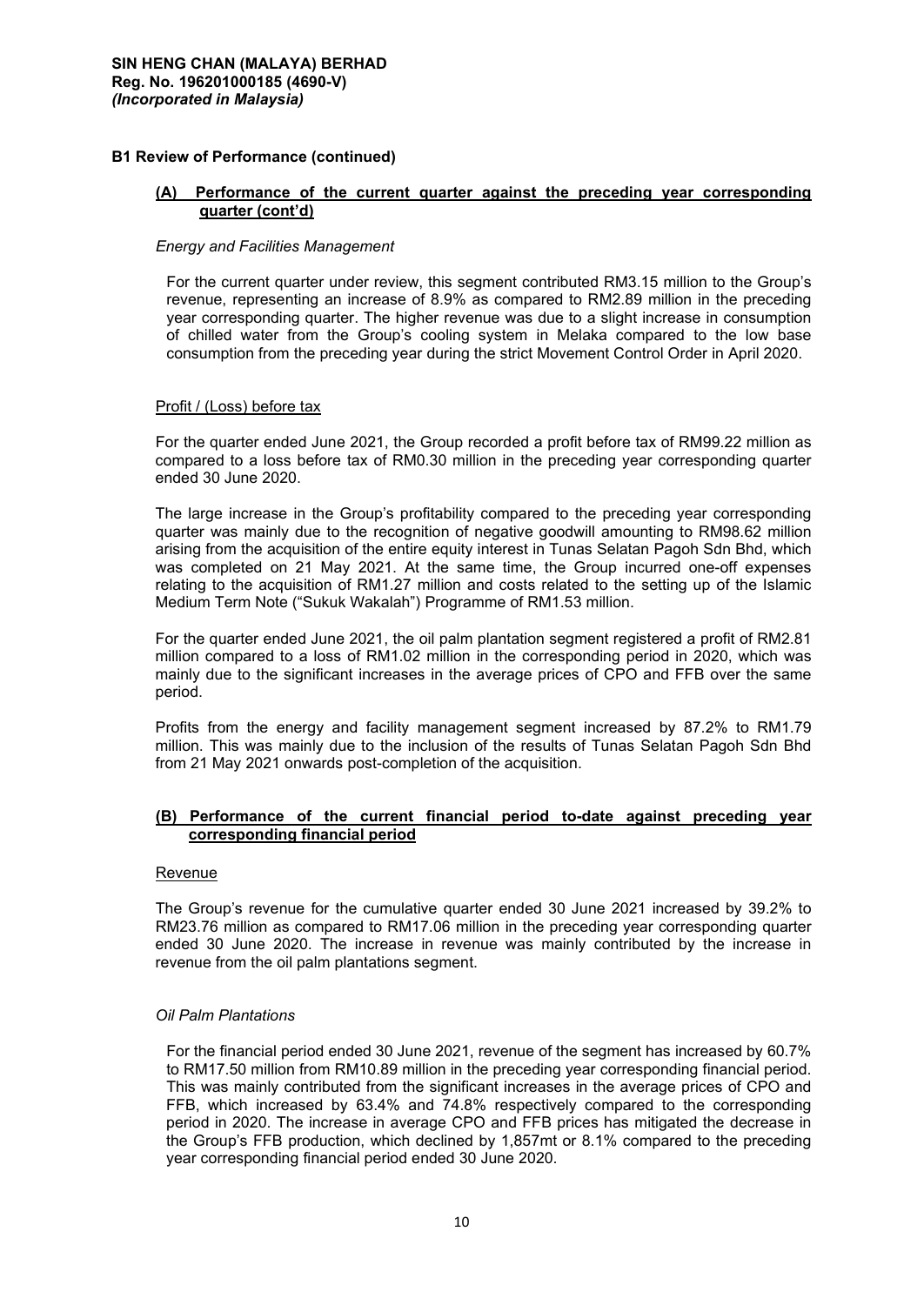## **B1 Review of Performance (continued)**

## **(B) Performance of the current financial period to-date against preceding year corresponding financial period (cont'd)**

## *Energy and Facilities Management*

This segment contributed RM6.26 million to the Group's revenue in the financial period ended 30 June 2021 compared to RM6.17 million in the preceding year corresponding financial period. The lower revenue in the preceding year corresponding financial period was due to lower consumption of chilled water from the Group's cooling system in Melaka caused by the imposition of Movement Control Order.

## Profit / (Loss) before tax

The Group recorded a profit before tax of RM100.85 million as compared to a profit before tax of RM0.72 million in the preceding year corresponding financial period ended 30 June 2020.

The large increase in the Group's profitability compared to the preceding year corresponding quarter was mainly due to the recognition of negative goodwill amounting to RM98.62 million arising from the acquisition of the entire equity interest in Tunas Selatan Pagoh Sdn Bhd, which was completed on 21 May 2021. At the same time, the Group incurred one-off expenses relating to the acquisition of RM1.27 million and costs related to the setting up of the Islamic Medium Term Note ("Sukuk Wakalah") Programme of RM1.53 million.

For the six months ended June 2021, the oil palm plantation segment registered a profit of RM4.67 million compared to a loss of RM0.72 million in the corresponding period in 2020, which was mainly due to the significant increases in the average prices of CPO and FFB over the same period.

Profits from the energy and facility management segment increased by 16.4% to RM2.18 million.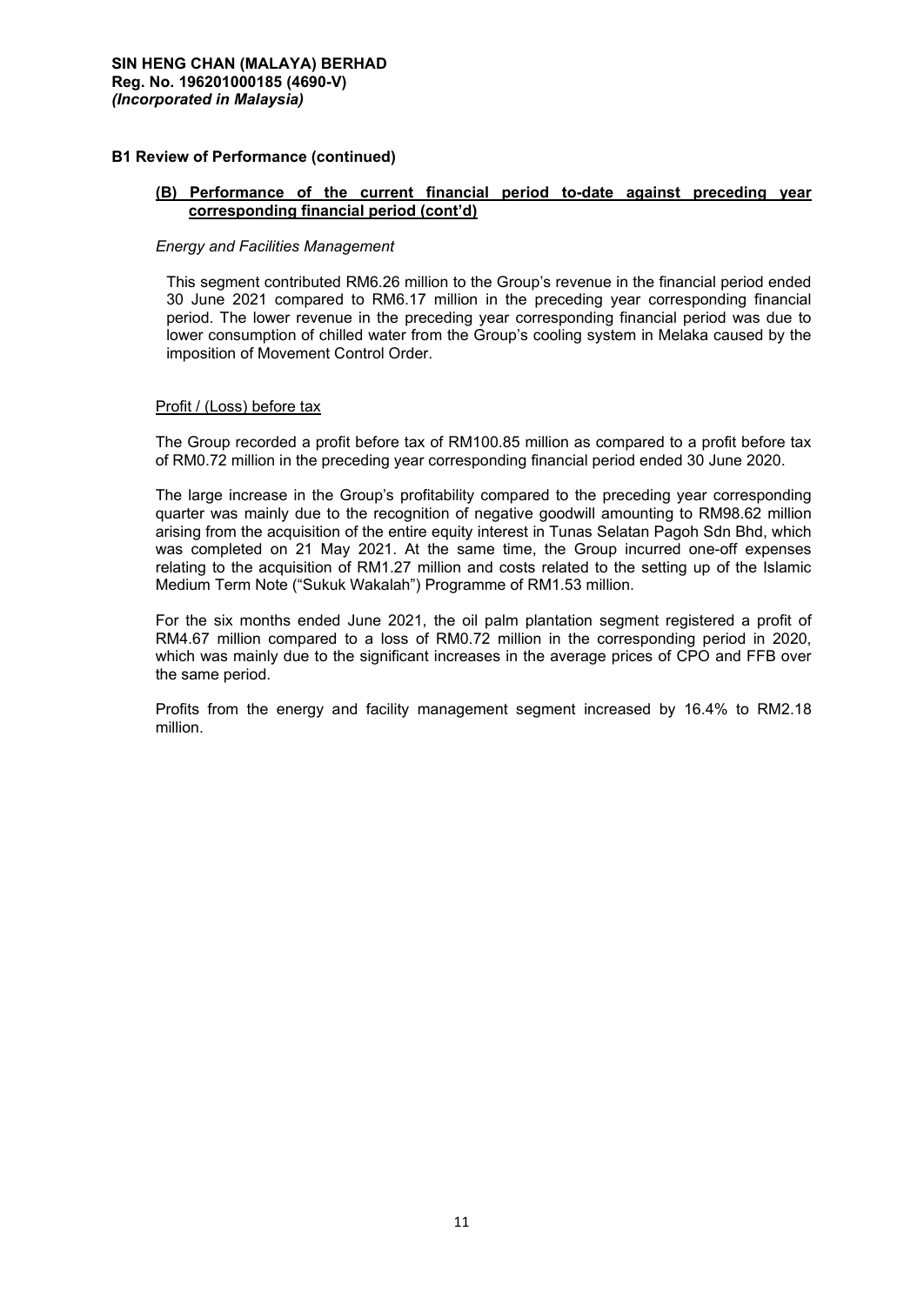## **SIN HENG CHAN (MALAYA) BERHAD Reg. No. 196201000185 (4690-V)** *(Incorporated in Malaysia)*

## **B2 Material Changes in Current Quarter Results Compared with Preceding Quarter**

|                                | <b>Current Quarter</b> | <b>Immediate</b><br><b>Preceding Quarter</b> | <b>Variance</b> |            |
|--------------------------------|------------------------|----------------------------------------------|-----------------|------------|
|                                | 30 Jun 2021            | 31 Mar 2021                                  | <b>Amount</b>   | %          |
|                                | <b>RM'000</b>          | <b>RM'000</b>                                | <b>RM'000</b>   |            |
| <b>Production (MT)</b>         | 11,093                 | 10,070                                       | 1,023           | 10.2%      |
| Ave. CPO Price*                | 4,213                  | 3,896                                        | 317             | 8.1%       |
| Ave. FFB Price                 | 858                    | 792                                          | 66              | 8.3%       |
| Revenue                        |                        |                                              |                 |            |
| Oil Palm Plantations           | 9,508                  | 7,992                                        | 1,516           | 19.0%      |
| Energy and Facility Management | 3,153                  | 3,103                                        | 50              | 1.6%       |
| <b>Total Revenue</b>           | 12,661                 | 11,095                                       | 1,566           | 14.1%      |
| <b>Segment results</b>         |                        |                                              |                 |            |
| Oil Palm Plantations           | 2,814                  | 1,860                                        | 954             | 51.3%      |
| Energy and Facility Management | 1,790                  | 391                                          | 1,399           | 357.8%     |
| Investment Holding             | (3,678)                | (296)                                        | (3, 382)        | $-1142.6%$ |
| <b>Others</b>                  | (6)                    | (7)                                          | 1               | 14.3%      |
| Eliminations                   | 98,303                 | (317)                                        | 98,620          | 31110.4%   |
| Profit / (Loss) before tax     | 99,223                 | 1,631                                        | 97,592          | 5983.6%    |

For the three months period ended 30 June 2021, the Group recorded revenue of RM12.67 million as compared to RM11.10 million recorded in the immediate preceding quarter ended 31 March 2021. The increase in revenue was mainly contributed by the increase in revenue contribution from the oil palm plantations segment on the back of increases in average CPO and FFB prices by 8.1% and 8.3% respectively compared to the immediate preceding quarter. In addition, the increase in the Group's FFB production in the current quarter under review by 1,023mt or 10.2% against immediate preceding quarter has also contributed positively towards the Group's Revenue.

The Group recorded a profit before taxation of RM99.22 million for the current quarter as compared to a profit before tax of RM1.63 million in the immediate preceding quarter ended 31 March 2021. The increase in the Group's profitability was mainly due to the recognition of negative goodwill arising from the acquisition of the entire equity interest in Tunas Selatan Pagoh Sdn Bhd which was completed on 21 May 2021.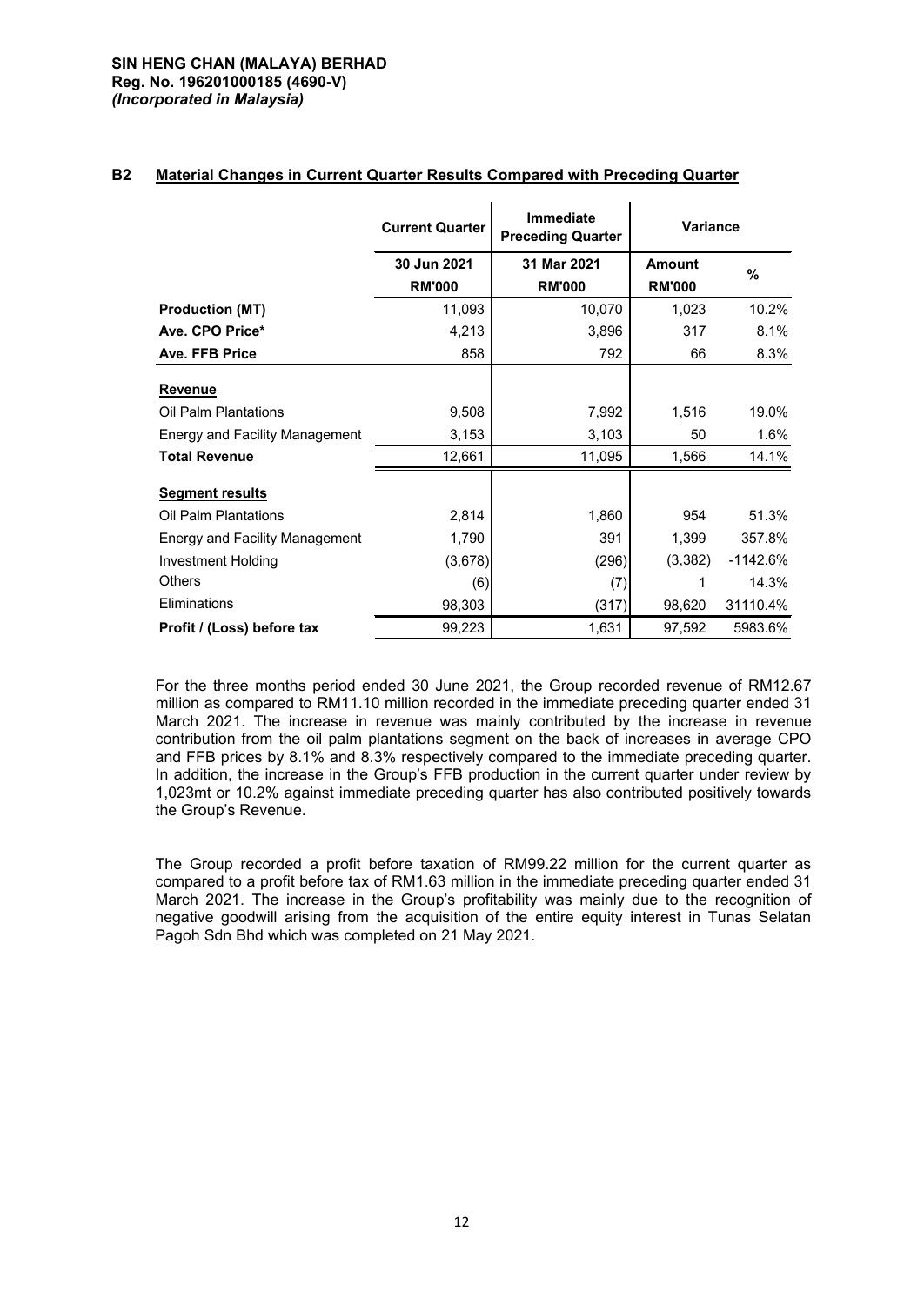#### **B3 Prospects**

In 2021, the Group's performance in the oil palm plantations segment will be primarily influenced by CPO and Palm Kernel ("PK") prices and our FFB production. CPO and PK prices are both largely dependent on various factors such as global weather conditions, prices and production of substitute vegetable oils, crude oil prices, and general global economic conditions. Covid-19 will continue to be a dominant price factor in the near term as it affects both the pace of reopening of economies and the production of palm oil. The continued closure of international borders and enhanced travel restrictions have resulted in labour shortages for the Malaysian oil palm industry which will constrain domestic production of CPO in 2021.

Notwithstanding this, the Group remains fundamentally optimistic about the long-term prospects of the palm oil industry and will continue to focus on increasing the production of FFB from its estates through new planting and mechanisation on harvesting and at the same time. The Group continues to take precautionary measures against Covid-19 to ensure the safety of its staff and workers.

For the energy and facilities management segment, the recently completed acquisition of the entire equity interest in Tunas Selatan Pagoh Sdn Bhd will provide strong and recurring earnings contributions to the Group. The Group will continue to focus on cost and operational efficiencies to improve the segment's performance.

Moving forward, the Group continues to prospect for new opportunities and sustainable businesses which can grow shareholder value in the long run.

## **B4 Profit Forecast or Profit Guarantee**

The Group has not issued any profit forecasts for the quarter under review.

#### **B5 Dividends**

No interim dividend has been paid, declared or proposed for the period ending 30 June 2021.

## **B6 Taxation**

|                                 | Current<br>Quarter<br>30.06.2021<br><b>RM'000</b> | <b>Cumulative</b><br>Quarter<br>30.06.2021<br><b>RM'000</b> |
|---------------------------------|---------------------------------------------------|-------------------------------------------------------------|
| On current year's results       |                                                   |                                                             |
| Transfer from deferred taxation | 76                                                | 152                                                         |
|                                 | 76                                                | 152                                                         |

## **B7 Group Borrowings**

**Details of the Group's borrowings as at 30 June 2021 were as follows:-**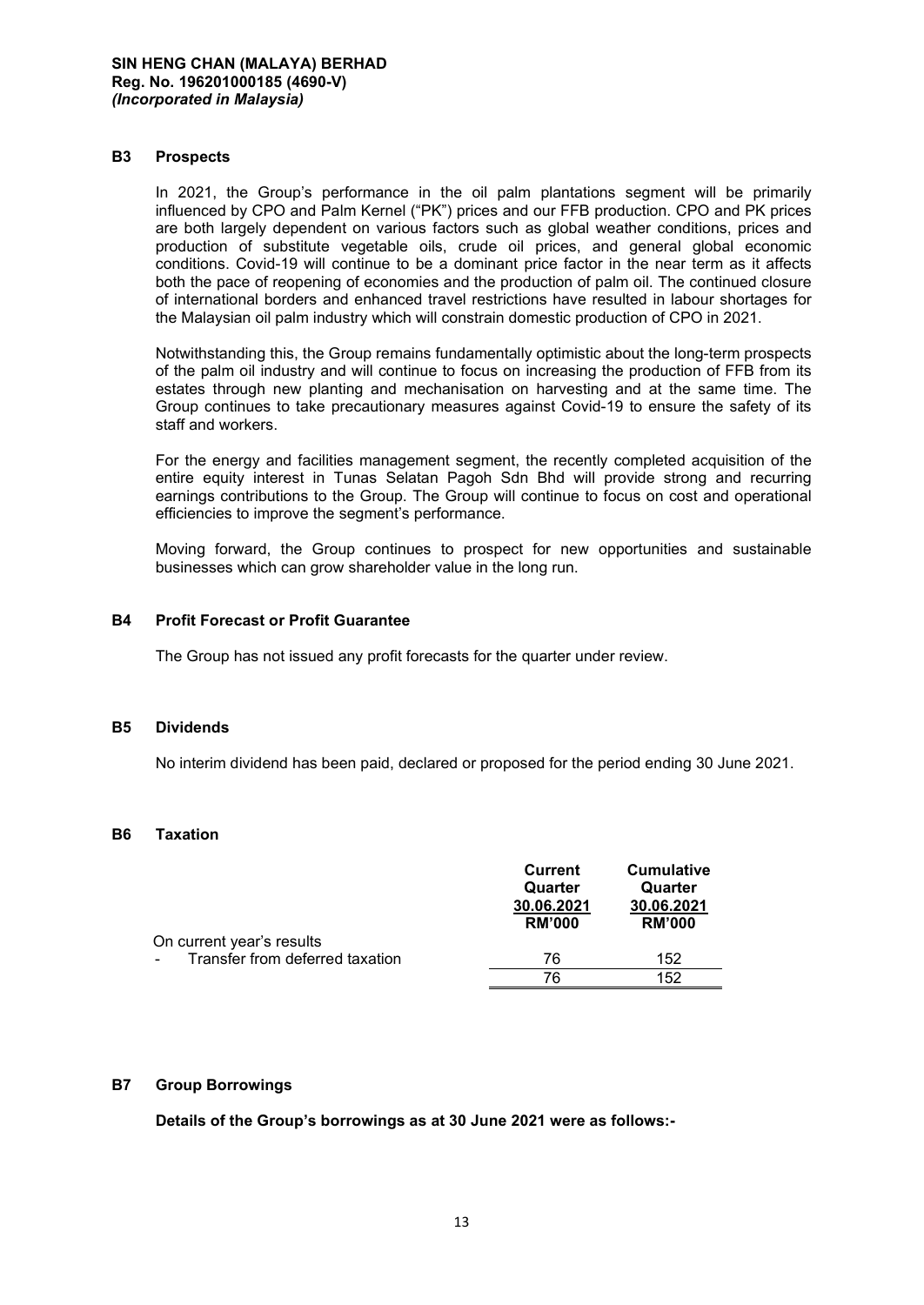#### **SIN HENG CHAN (MALAYA) BERHAD Reg. No. 196201000185 (4690-V)** *(Incorporated in Malaysia)*

| <b>Borrowings</b> | <b>Short Term</b> | Long Term     | Total         |
|-------------------|-------------------|---------------|---------------|
|                   | <b>RM'000</b>     | <b>RM'000</b> | <b>RM'000</b> |
| Secured           | 5.595             | 153.551       | 159.146       |

The credit facilities of the group are obtained by a charge over all its assets and corporate guarantee.

Borrowings are denominated in Ringgit Malaysia.

## **B8 Material litigation**

The Group is not engaged in any material litigation and is not aware of any proceedings which might materially affect the Group for the current financial year.

#### **B9 Derivatives**

The commodity futures contracts are entered into with the objective of managing and hedging the Group's exposure to the adverse price movements in the Crude Palm Oil (CPO) commodities.

As at 30 June 2021, the values and maturity analysis of the outstanding derivatives were as follows:-

|                                              | <b>Contract / Notional</b><br>Amount<br><b>RM'000</b> | <b>Assets</b><br><b>RM'000</b> | Liabilities<br><b>RM'000</b> | <b>Maturity Profile</b> |
|----------------------------------------------|-------------------------------------------------------|--------------------------------|------------------------------|-------------------------|
| Group<br><b>Current</b><br>Commodity futures |                                                       |                                |                              |                         |
| contracts                                    | 3,119                                                 | $\overline{\phantom{a}}$       | (129)                        | Less than 1 year        |
|                                              | 3,119                                                 | ۰                              | (129)                        |                         |
|                                              |                                                       |                                |                              |                         |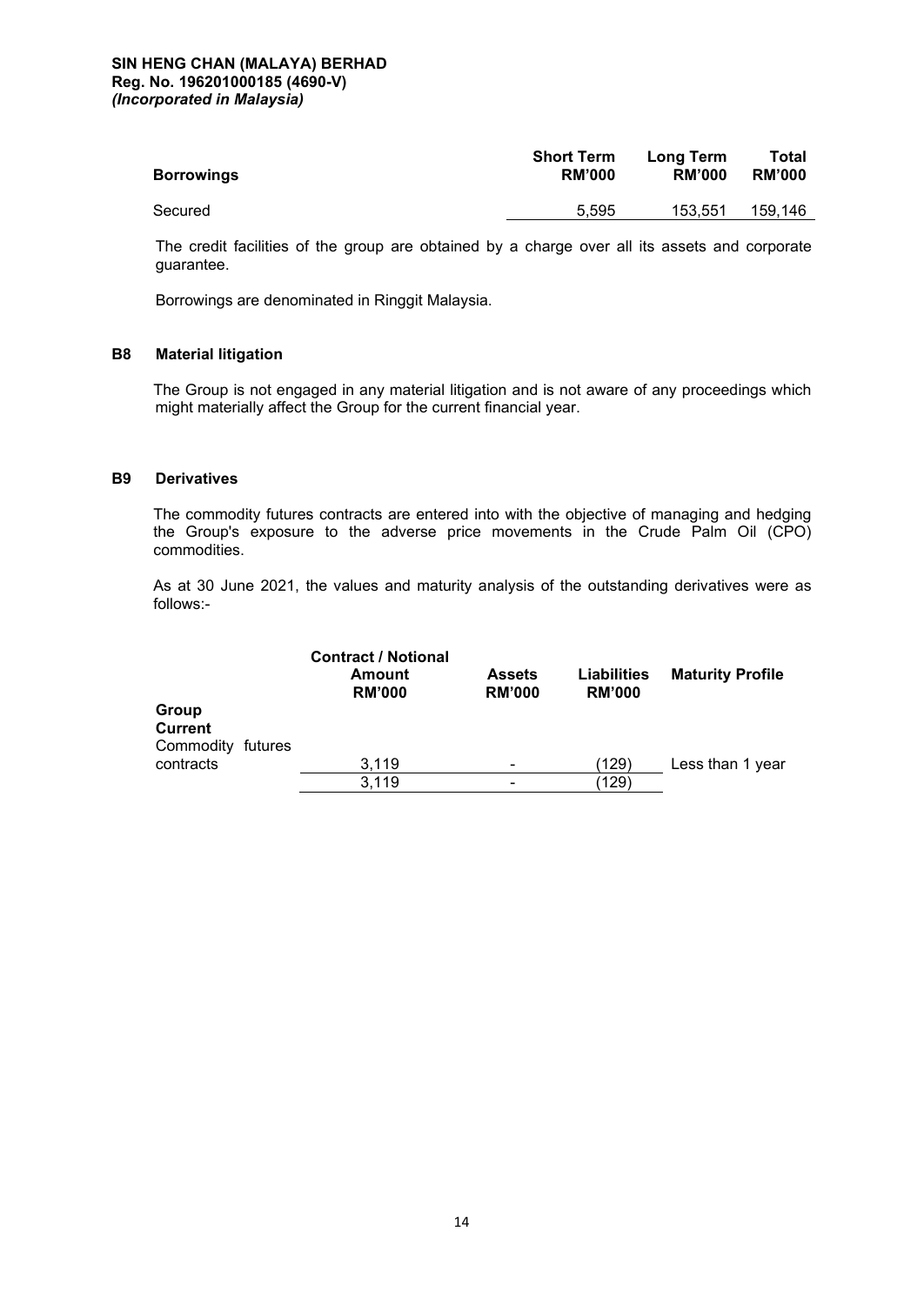## **B10 Status of Corporate Proposals**

## **(i) Private Placement of Up To 10% of the Total Number of Issued Shares of SHC**

On 13 February 2020, the Company announced that it proposes to undertake a Private Placement of up to 10% of the total number of issued shares of SHC to third party investors to be identified at a later date.

On 27 February 2020, the Company received approval from Bursa Malaysia Securities Berhad to implement the Proposed Private Placement.

On 11 August 2020, the Company submitted an application to Bursa Securities to seek its approval for an extension of time of 6 months up to 26 February 2021 to complete the implementation of the Private Placement.

On 24 August 2020, Bursa Malaysia Securities Berhad has resolved to grant the Company an extension of time up to 26 February 2021 to complete the implementation of the Private Placement.

On 8 February 2021, the Company submitted an application to Bursa Malaysia Securities Berhad to seek its approval for a further extension of time of 6 months up to 26 August 2021 to complete the implementation of the Private Placement.

On 17 February 2021, Bursa Malaysia Securities Berhad resolved to grant the Company a further extension of time of 6 months until 26 August 2021 to complete the implementation of the Private Placement.

On 14 July 2021, the Company resolved to fix the issue price of the Private Placement at RM0.45 per Placement Share.

On 26 July 2021, the Company announced that 13,186,600 Placement Shares were listed and quoted on the Main Market of Bursa Malaysia Securities Berhad, which marks the completion of the Private Placement.

The status of the utilisation of the proceeds as at 25 August 2021 arising from the private placement is as follows:

| <b>Purpose</b>                                          | <b>Estimated</b><br>timeframe<br>for<br>utilisation | <b>Proposed</b><br><b>Utilisation</b><br><b>RM'000</b> | <b>Actual</b><br><b>Utilisation</b> |       | <b>Deviation</b> |      | <b>Explanations</b> |
|---------------------------------------------------------|-----------------------------------------------------|--------------------------------------------------------|-------------------------------------|-------|------------------|------|---------------------|
|                                                         |                                                     |                                                        | <b>RM'000</b>                       | %     | <b>RM'000</b>    | $\%$ |                     |
| Working capital for<br>plantations segment              | 18 months                                           | 5,834                                                  | 1,500                               | 25.7  | 4,334            | 74.3 | Ongoing             |
| Estimated expenses<br>for Proposed Private<br>Placement | Upon<br>completion                                  | 100                                                    | 100                                 | 100.0 | $\Omega$         | 0    | Completed           |
| Total                                                   |                                                     | 5,934                                                  | 1,600                               | 27.0  | 4,334            | 73.0 |                     |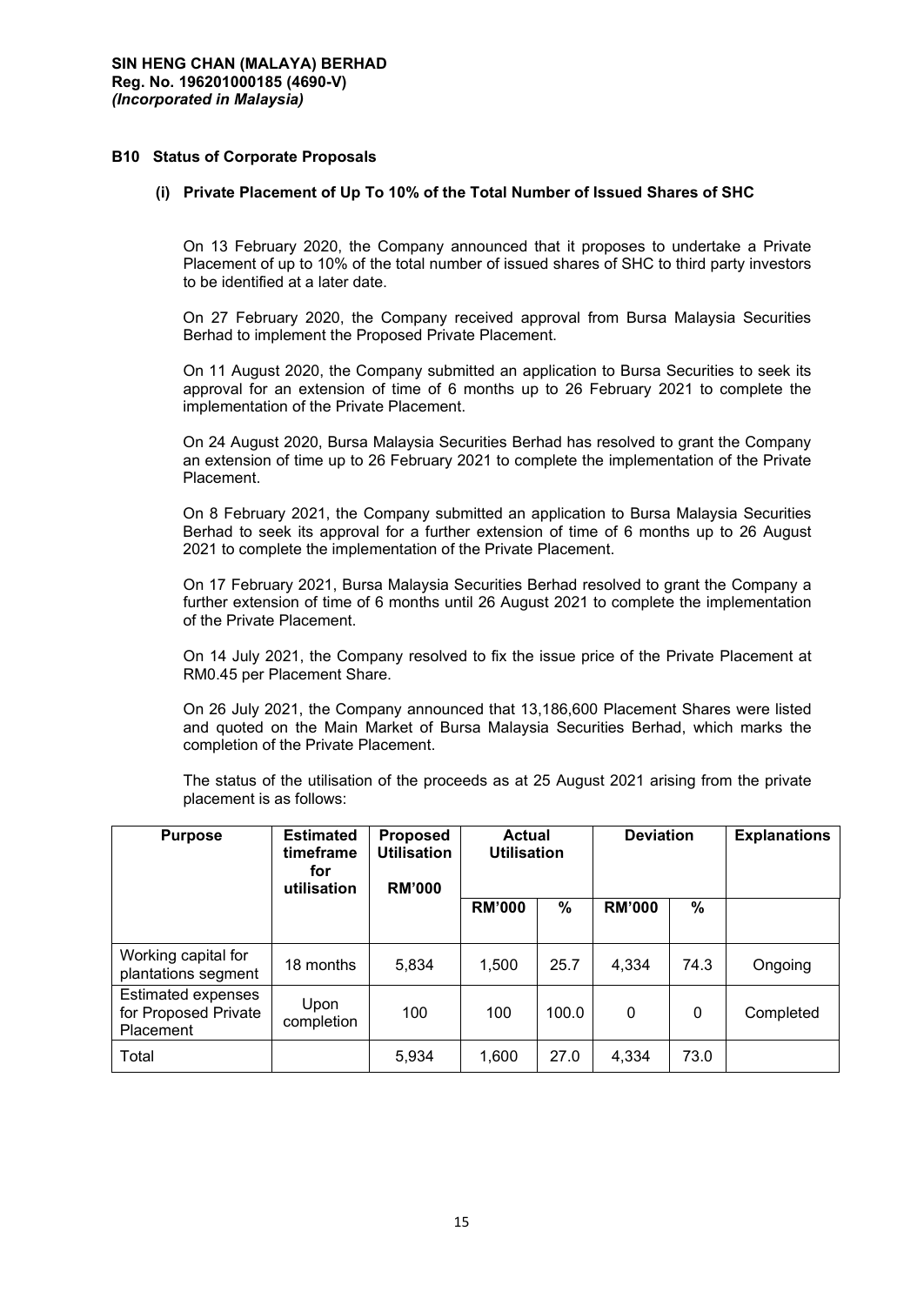## **B10 Status of Corporate Proposals (Cont'd)**

#### **(ii) Proposed acquisition of the entire equity interest in Tunas Selatan Pagoh Sdn Bhd, a wholly-owned subsidiary of Tunas Selatan Construction Sdn Bhd**

On 7 August 2020, the Company entered into a Heads of Agreement with Tunas Selatan Construction Sdn Bhd ("TSC"), to explore and pursue a potential acquisition of the entire equity interest in Tunas Selatan Pagoh Sdn Bhd ("TSP"), a wholly-owned subsidiary of TSC, for a purchase consideration to be determined at a later date which will be satisfied via a combination of cash and issuance of ordinary shares of the Company at RM0.330.

On 4 September 2020, the Company and TSC had mutually agreed to extend the exclusivity period in the HOA for a further 1 month ending 6 October 2020 ("Extension"). The Extension was made in order to grant the parties an additional time to negotiate on the terms and conditions of the definitive agreement(s) for the Proposed Acquisition to be entered into.

On 30 September 2020, the Company entered into a conditional share sale agreement ("SSA") with TSC for the proposed acquisition by the Company of 4,000,002 ordinary shares in TSP, representing the entire equity interest in TSP, from TSC for a purchase consideration of RM145,900,000.

On 6 November 2020, the listing application in relation to the Proposals was submitted to Bursa Malaysia Securities Berhad.

On 9 December 2020, the Company announced that Bursa Malaysia Securities Berhad had, vide its letter dated 8 December 2020, resolved to approve the listing and quotation for the Consideration Shares and ICPS to be issued pursuant to the Proposed Acquisition subject to several conditions.

On 22 March 2021, the Company announced that an Extraordinary General Meeting will be held on fully virtual and entirely via remote participation and voting at Broadcast venue at Board Room of SHC, Level 3, Wisma E&C, No. 2, Lorong Dungun Kiri, Damansara Heights, 50490 Kuala Lumpur on Friday, 16 April 2021 at 2.00 p.m.

On 23 March 2021, the Company submitted the Circular to Shareholders in relation to I. Proposed Acquisition; II. Proposed Amendment; and III. Proposed Exemption to Bursa Malaysia Securities Berhad.

On 30 March 2021, the Company entered into a supplemental letter with TSC to extend the cut-off date to fulfil the conditions precedent of the SSA to 30 June 2021.

On 16 April 2021, the Company announced that all the resolutions as set out in the Notice of the Extraordinary General Meeting dated 23 March 2021 were duly passed and carried.

On 28 April 2021, the Company announced that all the conditions precedent set out in the SSA have been fulfilled and that the SSA has become unconditional.

On 5 May 2021, the Company allotted 110,000,000 new ordinary shares at an issue price of RM0.33 each and 120,000,000 non-listed Irredeemable Convertible Preference Shares ("ICPS") at an issue price of RM0.33 each.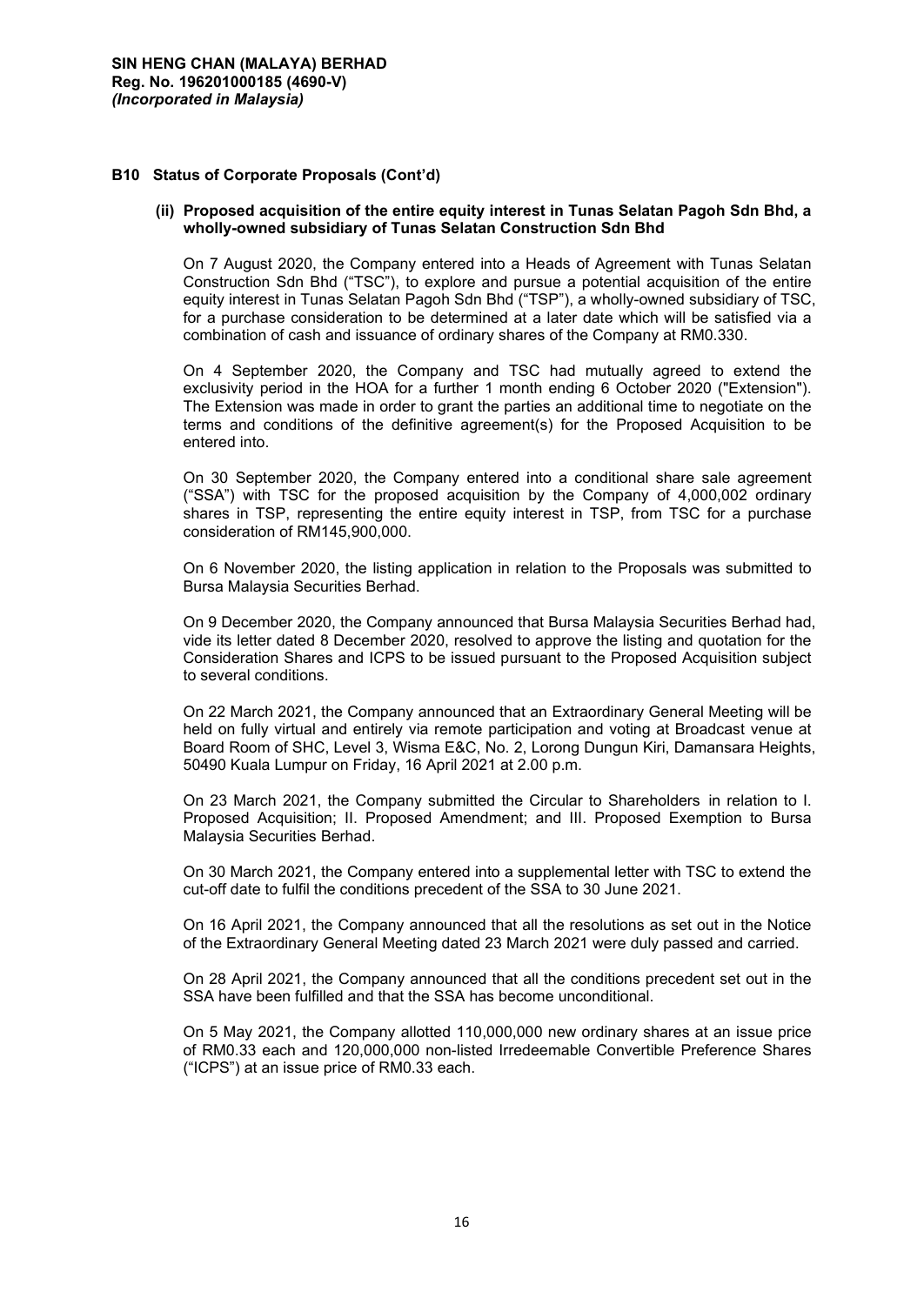## **B10 Status of Corporate Proposals (Cont'd)**

## **(ii) Proposed acquisition of the entire equity Interest in Tunas Selatan Pagoh Sdn Bhd, a wholly-owned subsidiary of Tunas Selatan Construction Sdn Bhd (Cont'd)**

Subsequently, the issued shares of the Company increased from:-

- (i) 131,866,787 ordinary shares to 241,866,787 ordinary shares; and
- (ii) 120,000,000 non-listed ICPS

On 7 May 2021, the Company announced that the Consideration Shares of 110,000,000 issued pursuant to the Acquisition were listed and quoted on the Main Market of Bursa Malaysia Securities Berhad.

On 21 May 2021 the Company announced that the SSA in respect of the acquisition has been completed which marks the completion of the proposal.

The effect on the acquisition of TSP to the current quarter are as follows:

|                                                                                     | <b>RM'000</b>         |
|-------------------------------------------------------------------------------------|-----------------------|
| <b>Purchase Consideration</b><br>Less: Fair value of net identifiable assets of TSP | 145,900<br>(244, 520) |
| Negative goodwill arising                                                           | 98,620                |

The once-off expenses incurred in relation to the acquisition are as follows:

|                                                                                                                                      | <b>RM'000</b> |
|--------------------------------------------------------------------------------------------------------------------------------------|---------------|
| <b>EGM</b> expenses<br>Stamping fees                                                                                                 | 62<br>438     |
| Corporate advisory fees including Principal Advisor, Independent<br>Advisor, Independent Valuer, Solicitors and Reporting Accountant | 766           |
| Total expenses                                                                                                                       | .265          |

## **(iii) Issuance of Unrated Islamic Medium Term Note ("Sukuk Wakalah") Programme of RM60.0 million in nominal value ("Sukuk Wakalah Programme") under the Shariah principle of Wakalah Bi Al-Istithmar**

On 20 May 2021, the Company announced that it has successfully issued an Unrated Islamic Medium Term Note ("Sukuk Wakalah") Programme of RM60.0 million in nominal value ("Sukuk Wakalah Programme") under the Shariah principle of Wakalah Bi Al-Istithmar.